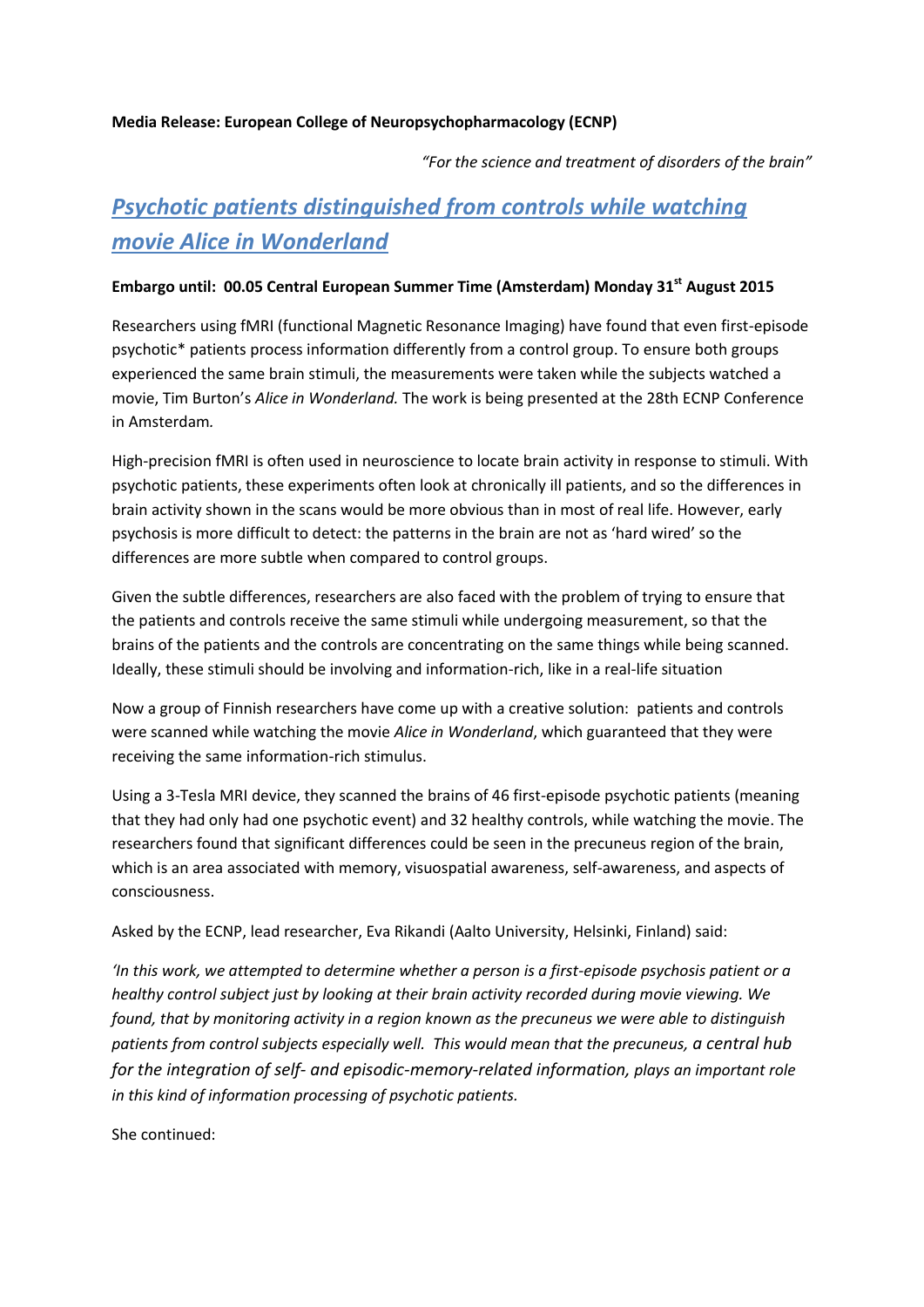*We were able to achieve almost 80% classification accuracy using these methods. This is the first study which directly associates the beginnings of psychosis with the precuneus, so it is now important that much more research is done in this area'.*

*The researchers hope that this approach can feed into earlier screening and better diagnosisof at-risk populations.* 

ECNP President-Elect, Professor Celso Arango (Madrid) said

*"The interesting question here is how patients with psychosis, even in their first episode, process information in a different way. Specifically how a movie such as Alice in Wonderland elicits the participation of different brain areas, and how that relate to the history of the person watching. What we would like to know is if patients with psychosis might see this as more or less relevant to their own life than would healthy controls. This movie is about a fantasy world, would it be different with other types of movie?"*

*Please mention the ECNP conference in any story from this press release.*

# **ENDS**

# **Notes for Editors**

## *Contact details:*

| Ms Eva Rikandi                          | eva.rikandi@gmail.com |                      |
|-----------------------------------------|-----------------------|----------------------|
| Professor Celso Arango                  | carango@hggm.es       |                      |
| <b>ECNP Press Officer, Tom Parkhill</b> | tom@parkhill.it       | tel +39 349 238 8191 |

## *Background*

\*Psychosis is a mental health problem that causes people to perceive or interpret things differently from those around them. This might involve hallucinations or delusions (definition from **<http://www.nhs.uk/conditions/Psychosis/Pages/Introduction.aspx>**).

In the UK it is estimated that 4 out of 1000 people have had an active psychotic disorder over the past year (annual prevalence), <http://www.psychiatry.cam.ac.uk/files/2014/05/Exec-summary-1.05.pdf>

## *The ECNP*

The ECNP is an independent scientific association dedicated to the science and treatment of disorders of the brain. It is the largest non-institutional supporter of applied and translational neuroscience research and education in Europe.

ECNP organises a wide range of scientific and educational activities, programmes and events across Europe, promoting the exchange of high-quality experimental and clinical research and fostering young scientists and clinicians.

The 28<sup>th</sup> ECNP Congress takes place in Amsterdam from 29 August-1 September. It is Europe's premier scientific meeting for disease-oriented brain research, annually attracting between 5,000